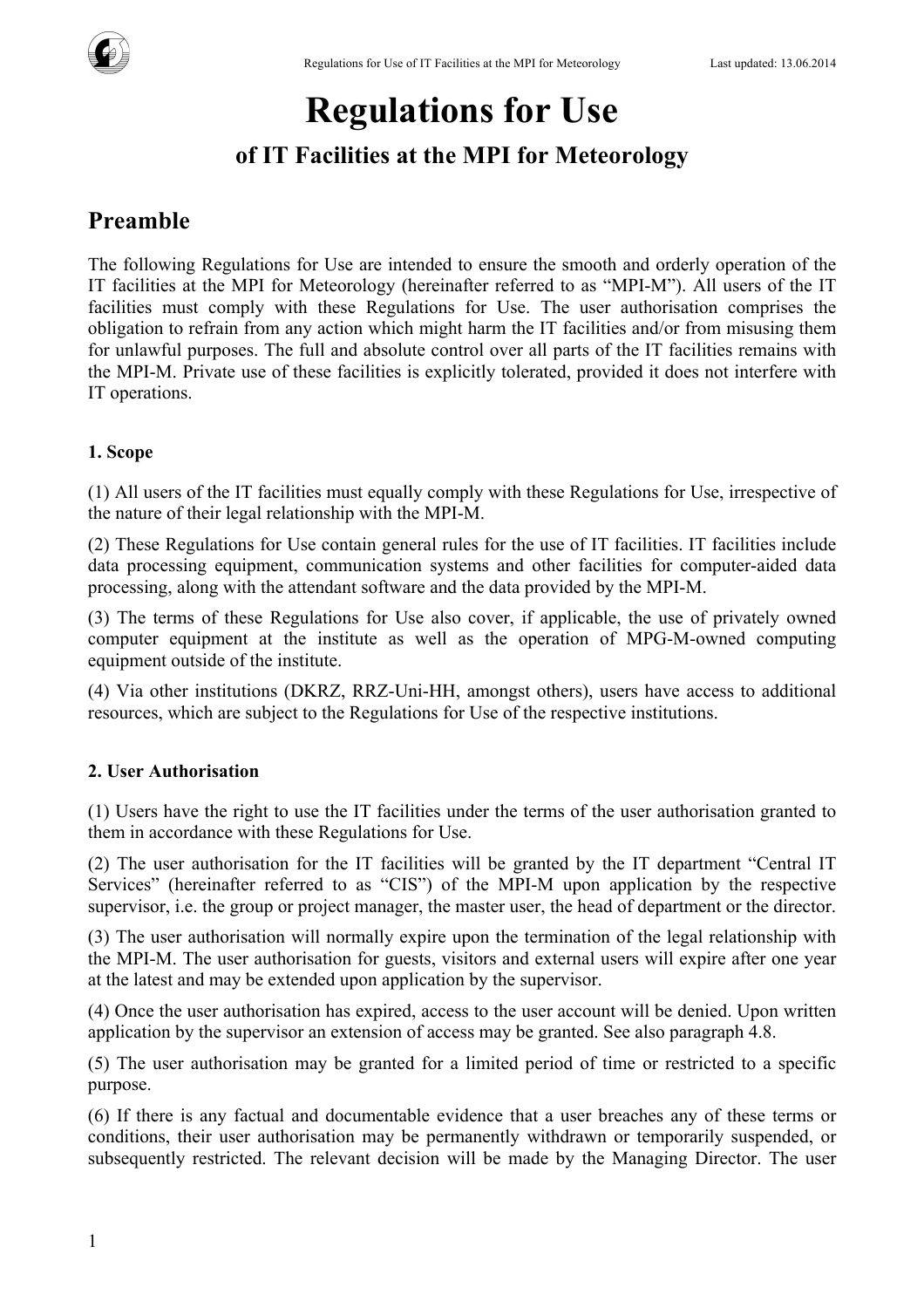affected shall be given the opportunity to state their own position prior to the withdrawal of the user authorisation, provided the ultimate purpose will not be jeopardised as a result. The works council shall be informed about the proposition without any delay.

#### **3. User Obligations**

(1) Users shall refrain from any unlawful usage. Furthermore, they shall refrain from any user conduct that may be detrimental to the MPI-M or the MPG or might harm the reputation or interests of the MPI-M or the MPG.

(2) In particular, users are obliged

- 1. to comply with the provisions set forth in the Regulations for Use and to adhere to the restrictions of the user authorisation;
- 2. to refrain from any action that is detrimental to the smooth and orderly operation of the IT facilities;
- 3. to treat all parts of the IT facilities with due care;
- 4. to work exclusively with their own user authentication;
- 5. to observe the MPG<sup>1</sup> rules for the use of passwords, in particular the rule never to disclose personal passwords to any colleagues or outsiders;
- 6. to log off or block access to the IT system, when they are not using their computers;
- 7. to refrain from making MPG-M-owned hardware and/or commercial software available to any third party for their use, unless agreed otherwise;
- 8. to comply with the statutory/contractual regulations for the protection of third-party rights, when using software, documentation and data;
- 9. to read their emails on a regular basis, in particular official messages from the MPI-M;
- 10. to refrain from any attempts to rectify failures, damages and errors of the IT facilities singlehandedly, but to report the same to CIS without delay;
- 11. to refrain, without the express consent of CIS, from interfering with the hardware installation and/or from changing the configuration of the operating systems, system files, system-related user files or the network;
- 12. to return to the MPI-M, prior to termination of the user authorisation, all hardware, software and licences as well as data, programmes and any documentation provided to them by the MPI-M or to which the MPI-M has a contractual or legal claim, in an appropriate form. Unless expressly agreed otherwise, the user shall not be permitted to retain copies of data or programmes following termination of the user authorisation;
- 13. to hand over any work results to their supervisor and/or project manager, prior to termination of the user authorisation;

<sup>&</sup>lt;sup>1</sup> MPG Password Policy: https://dsb.mpg.de/Passwort/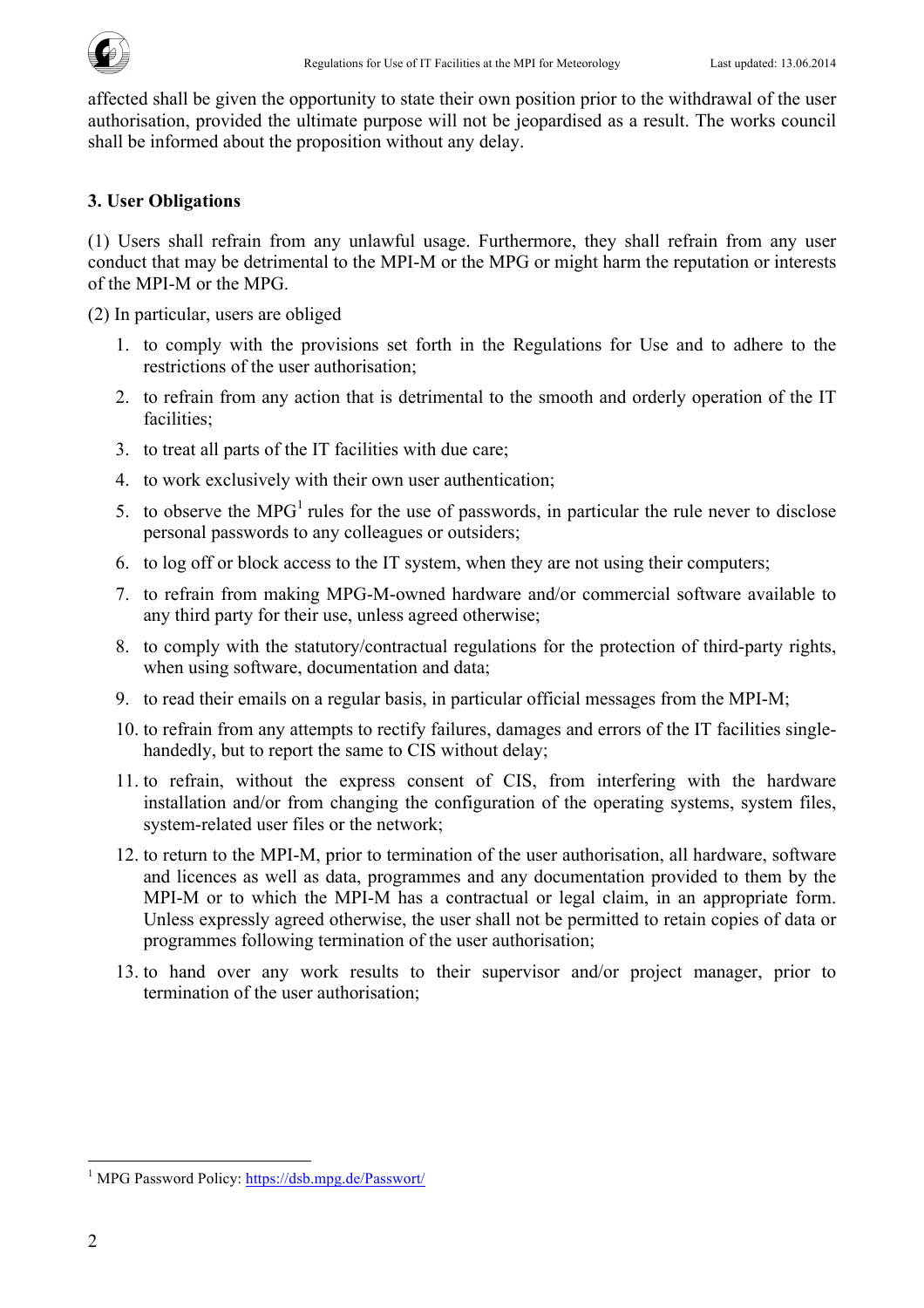

14. to delete any private files, amongst others browser history and emails, prior to termination of the user authorisation. All data, which are still connected to the user authentication following termination of user authorisation, will be treated by MPI-M as work-related data.

#### **4. Rights and Obligations of CIS**

(1) In accordance with the legal provisions, CIS are obliged to safeguard telecommunications and data secrecy.

(2) CIS shall document the user authorisations granted.

(3) CIS shall, according to the rules laid down below, be authorised to document and evaluate the usage of the IT facilities by individual users, however only insofar as this is necessary

- 1. to ensure smooth and orderly system operation or
- 2. for resource planning and system administration or
- 3. to protect the personal data of other users or
- 4. for accounting purposes or
- 5. for the detection and elimination of any faults.

(4) CIS shall be authorised to adopt regular measures to review the security of user data and passwords and take the necessary protective measures in order to safeguard the IT facilities and user data against unauthorised third-party access. Should usage-related protective measures become necessary, the user must be promptly notified thereof.

(5) CIS may temporarily restrict the use of the resources or block individual user identifications, as far as this is required for troubleshooting, reasons of system administration and security or for the protection of user data. Wherever possible, the users affected are to be notified of any such measures in advance.

(6) Subject to the conditions outlined in paragraph 2.6, CIS shall be authorised, with the involvement of the works council, to inspect user data, insofar as this is required to correct any current faults. The inspection procedure shall be carried out by applying mutatis mutandis the "Gesamtbetriebsvereinbarung über die Auswertung und Nutzung von Beschäftigtendaten bei Fehlverhalten" (*Collective labour agreement on the evaluation and use of employee data in case of misconduct*).

(7) Independent of any violation of the Regulations for Use, CIS may, in order to correct critical faults and ensure smooth and orderly operation, preclude access to the data network for MPG-Mowned or privately owned computer equipment of individual users.

(8) Upon termination of the user authorisation, CIS shall be authorised to deactivate and delete all user data and programmes, provided that these will be of no further use to the institute. In case of any further use, CIS shall be authorised to transfer all data and programmes specified by the supervisor to any other account.

(9) Following termination of the user authorisation, CIS shall be authorised to block access to the user's email account. Incoming emails shall upon application be forwarded to an email address specified by the user for the duration of three months following the termination of the user authorisation. If the user fails to specify any address or if emails cannot be forwarded to the address specified over a period of 10 days, incoming emails shall no longer be forwarded but shall be rejected.